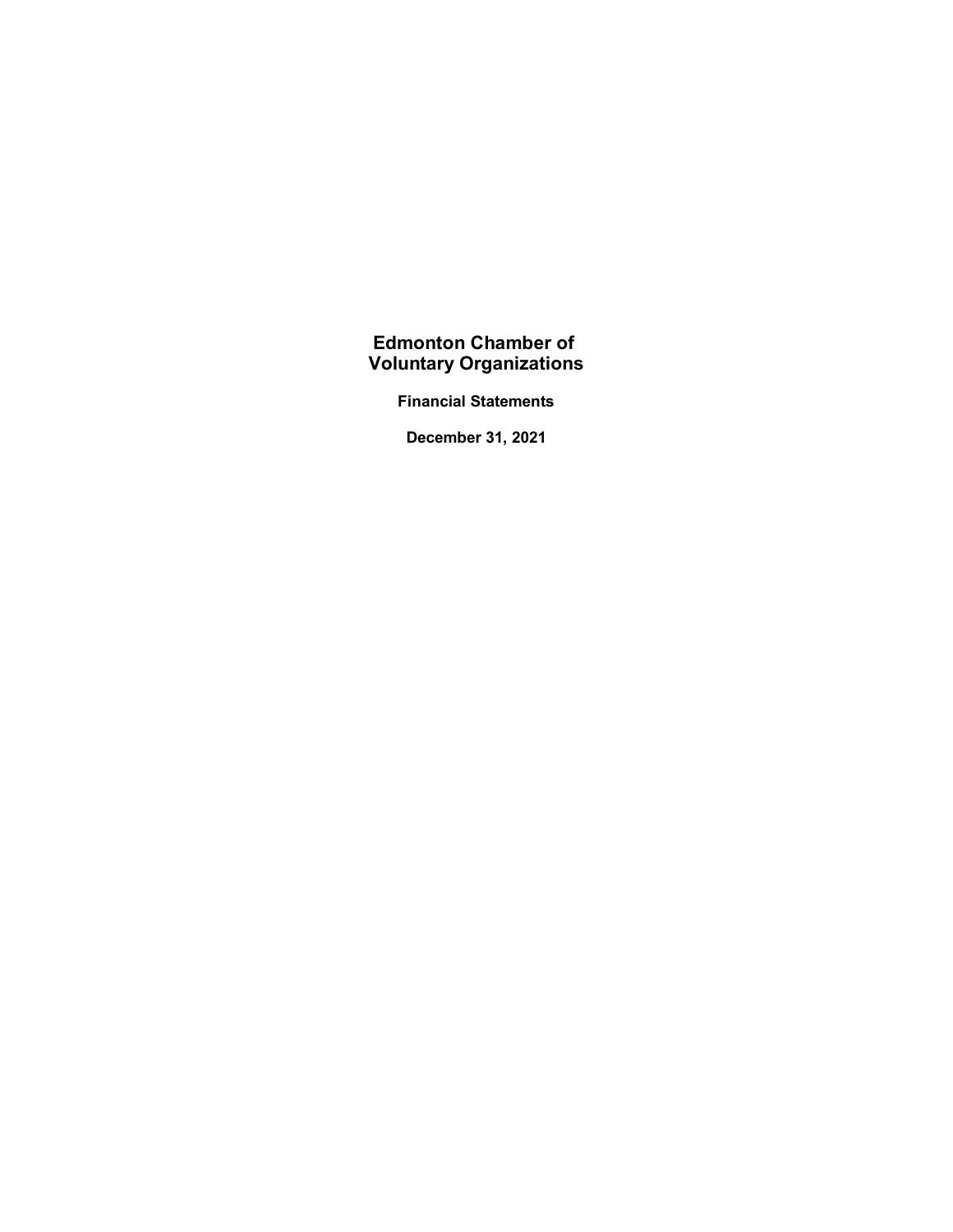# **Financial Statements**

# **December 31, 2021**

|                                        | Page      |
|----------------------------------------|-----------|
| Independent Auditors' Report           | $3 - 4$   |
| <b>Statement of Operations</b>         | 5         |
| Statement of Changes in Net Assets     | 6         |
| <b>Statement of Financial Position</b> | 7         |
| <b>Statement of Cash Flows</b>         | 8         |
| Notes to the Financial Statements      | 9 -<br>16 |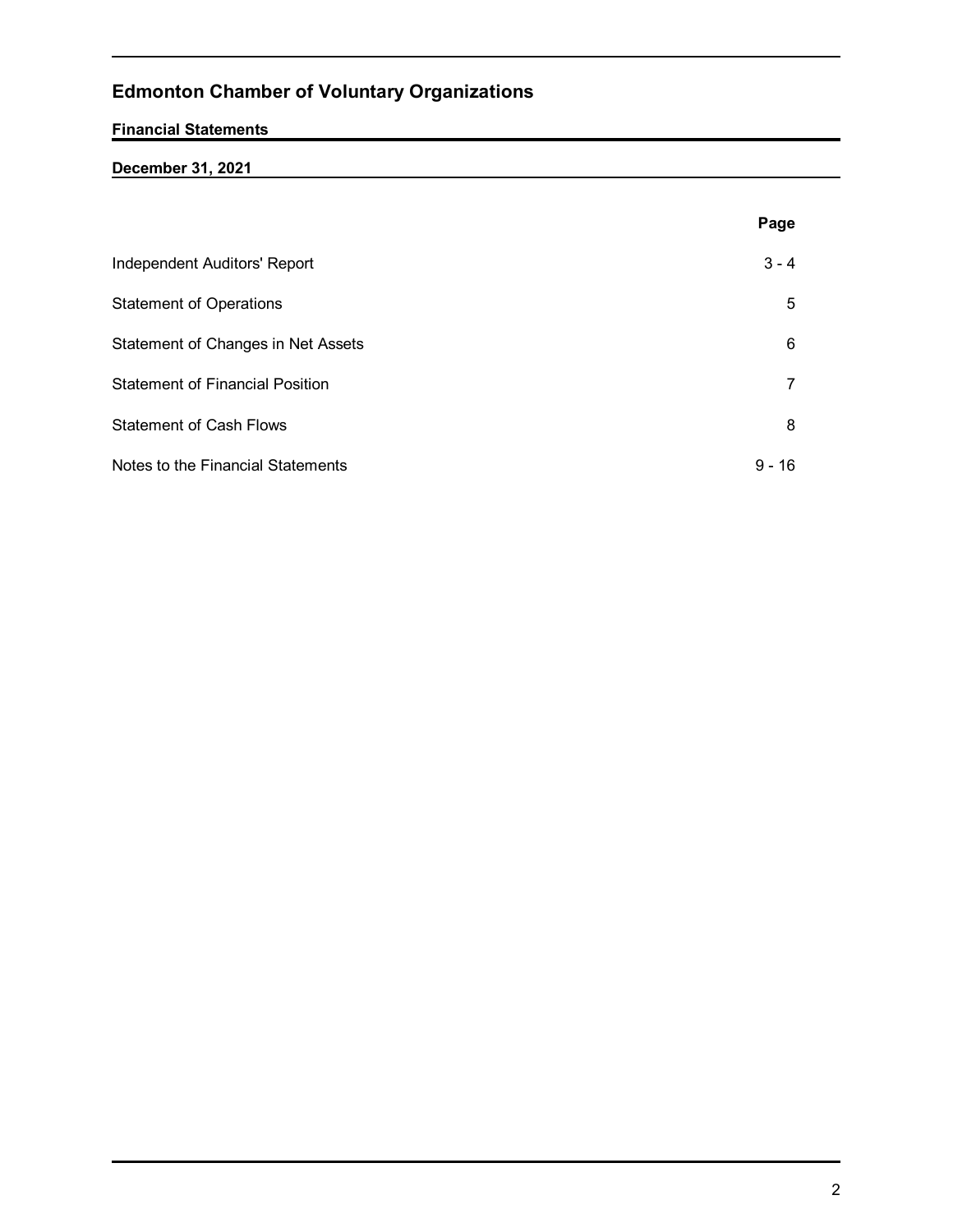

#### **Crowe MacKay LLP**

2410 Manulife Place 10180 - 101 St. Edmonton, AB T5J 3S4 Main +1 (780)420-0626 Fax +1 (780)425-8780 www.crowemackay.ca

# **Independent Auditors' Report**

### **To the Members of Edmonton Chamber of Voluntary Organizations**

#### *Opinion*

We have audited the financial statements of Edmonton Chamber of Voluntary Organizations, which comprise the statement of financial position as at December 31, 2021, and the statements of operations, changes in net assets and cash flows for the year then ended, and notes to the financial statements, including a summary of significant accounting policies.

In our opinion, the accompanying financial statements present fairly, in all material respects, the financial position of the Organization as at December 31, 2021, and the results of its operations and its cash flows for the year then ended in accordance with Canadian accounting standards for not-for-profit organizations.

#### *Basis for Opinion*

We conducted our audit in accordance with Canadian generally accepted auditing standards. Our responsibilities under those standards are further described in the Auditors' Responsibilities for the Audit of the Financial Statements section of our report. We are independent of the Organization in accordance with the ethical requirements that are relevant to our audit of the financial statements in Canada, and we have fulfilled our other ethical responsibilities in accordance with these requirements. We believe that the audit evidence we have obtained is sufficient and appropriate to provide a basis for our opinion.

#### *Responsibilities of Management and Those Charged with Governance for the Financial Statements*

Management is responsible for the preparation and fair presentation of the financial statements in accordance with Canadian accounting standards for not-for-profit organizations, and for such internal control as management determines is necessary to enable the preparation of financial statements that are free from material misstatement, whether due to fraud or error.

In preparing the financial statements, management is responsible for assessing the Organization's ability to continue as a going concern, disclosing, as applicable, matters related to going concern and using the going concern basis of accounting unless management either intends to liquidate the Organization or to cease operations, or has no realistic alternative but to do so.

Those charged with governance are responsible for overseeing the Organization's financial reporting process.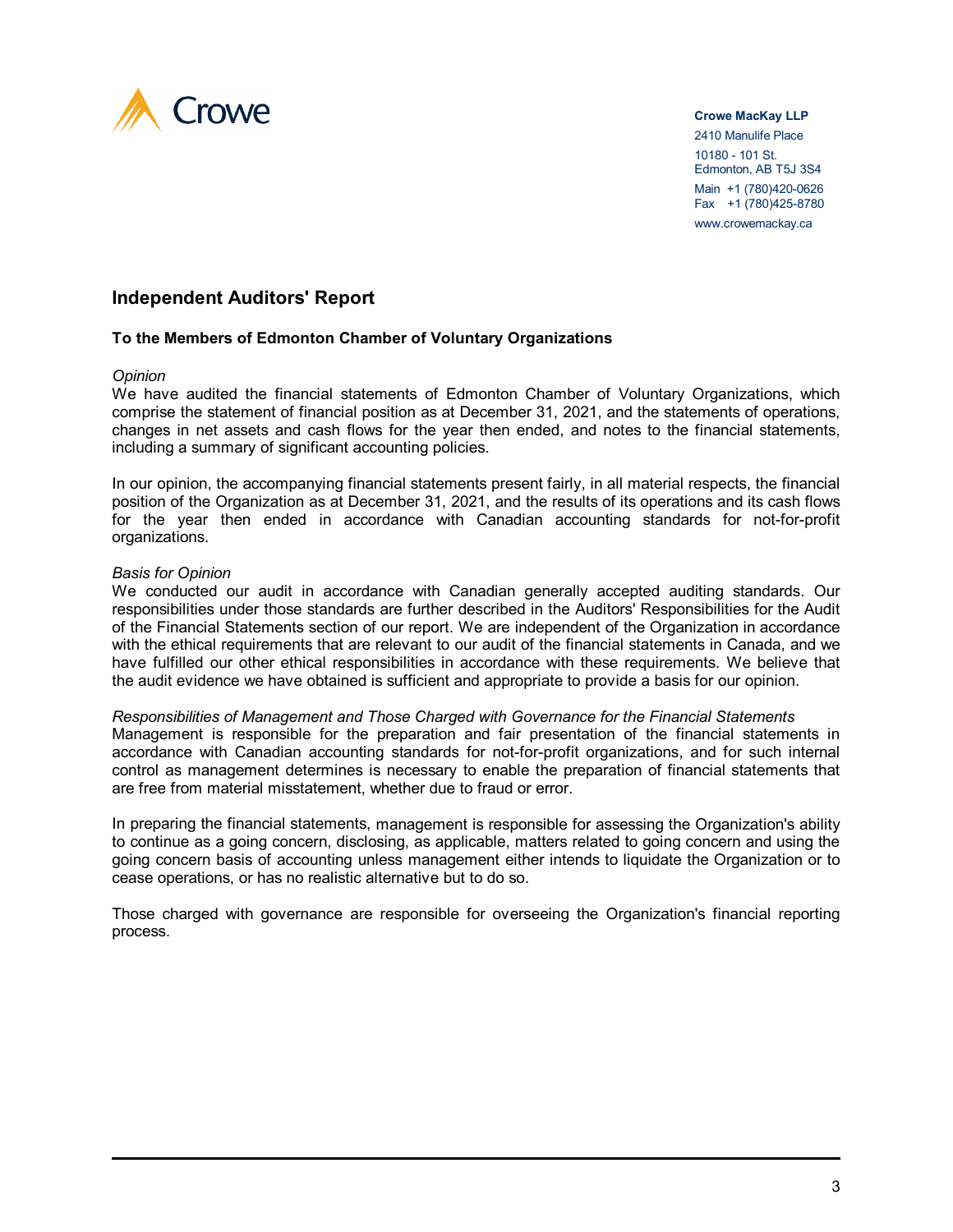# **Independent Auditors' Report (continued)**

#### *Auditors' Responsibilities for the Audit of the Financial Statements*

Our objectives are to obtain reasonable assurance about whether the financial statements as a whole are free from material misstatement, whether due to fraud or error, and to issue an auditors' report that includes our opinion. Reasonable assurance is a high level of assurance, but is not a guarantee that an audit conducted in accordance with Canadian generally accepted auditing standards will always detect a material misstatement when it exists. Misstatements can arise from fraud or error and are considered material if, individually or in the aggregate, they could reasonably be expected to influence the economic decisions of users taken on the basis of these financial statements. As part of an audit in accordance with Canadian generally accepted auditing standards, we exercise professional judgment and maintain professional skepticism throughout the audit. We also:

- Identify and assess the risks of material misstatement of the financial statements, whether due to fraud or error, design and perform audit procedures responsive to those risks, and obtain audit evidence that is sufficient and appropriate to provide a basis for our opinion. The risk of not detecting a material misstatement resulting from fraud is higher than for one resulting from error, as fraud may involve collusion, forgery, intentional omissions, misrepresentations, or the override of internal control.
- Obtain an understanding of internal control relevant to the audit in order to design audit procedures that are appropriate in the circumstances, but not for the purpose of expressing an opinion on the effectiveness of the Organization's internal control.
- w Evaluate the appropriateness of accounting policies used and the reasonableness of accounting estimates and related disclosures made by management.
- Conclude on the appropriateness of management's use of the going concern basis of accounting and, based on the audit evidence obtained, whether a material uncertainty exists related to events or conditions that may cast significant doubt on the Organization's ability to continue as a going concern. If we conclude that a material uncertainty exists, we are required to draw attention in our auditors' report to the related disclosures in the financial statements or, if such disclosures are inadequate, to modify our opinion. Our conclusions are based on the audit evidence obtained up to the date of our auditors' report. However, future events or conditions may cause the Organization to cease to continue as a going concern.
- Evaluate the overall presentation, structure and content of the financial statements, including the disclosures, and whether the financial statements represent the underlying transactions and events in a manner that achieves fair presentation.

We communicate with those charged with governance regarding, among other matters, the planned scope and timing of the audit and significant audit findings, including any significant deficiencies in internal control that we identify during our audit.

**Edmonton, Canada**

Crowe Mackay CGP

**March 28, 2022 Chartered Professional Accountants**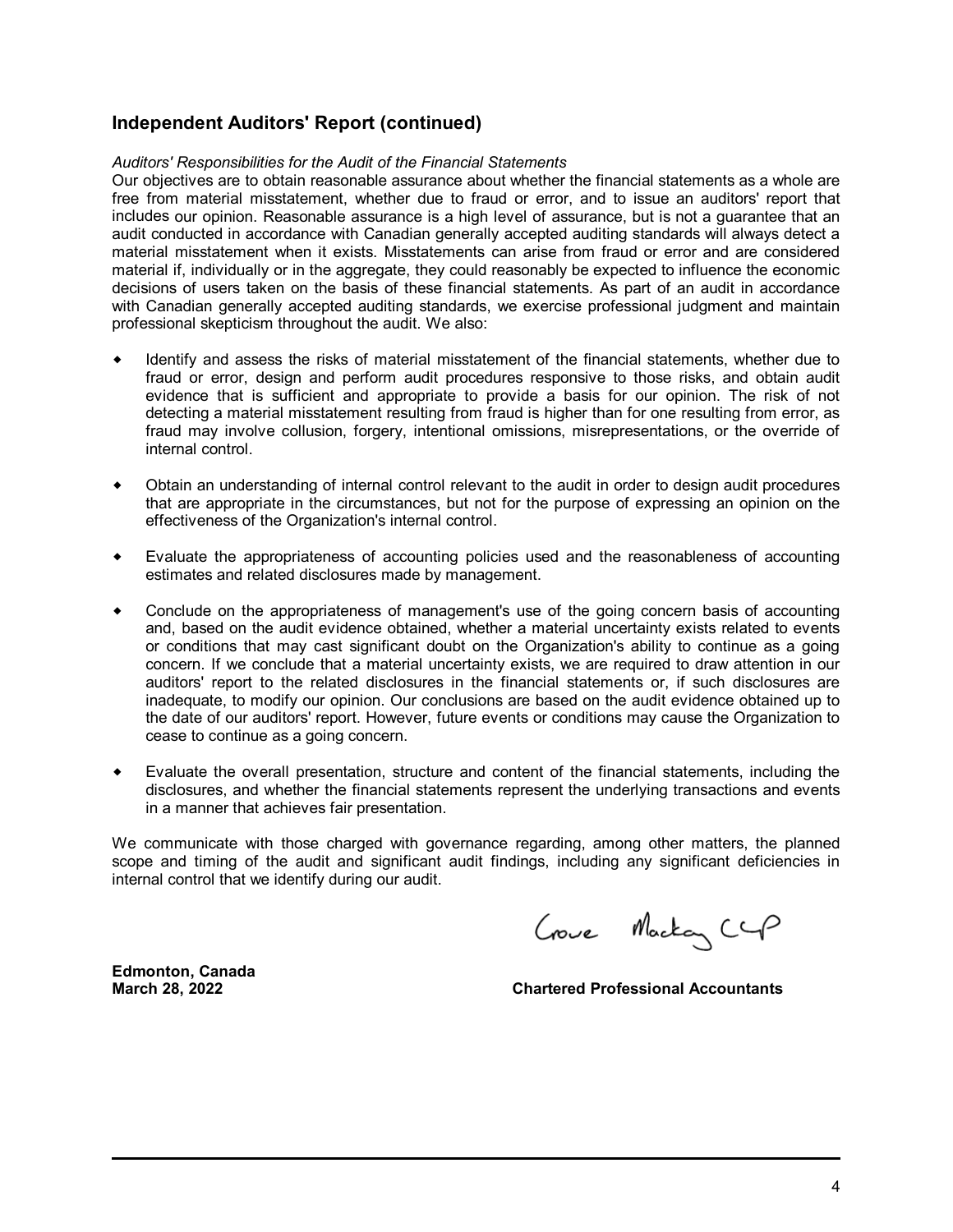# **Statement of Operations**

| For the year ended December 31,             | 2021          | 2020          |
|---------------------------------------------|---------------|---------------|
| <b>Revenues</b>                             |               |               |
| Operating grants (note 12)                  | \$<br>339,095 | 412,063<br>\$ |
| Project grants (note 12)                    | 92,836        | 183,682       |
| City of Edmonton - FCSS (note 12)           | 199,814       | 117,319       |
| Membership fees                             | 31,315        | 37,192        |
| Interest                                    | 1,943         | 1,366         |
| Fees and miscellaneous                      | 43,888        | 67,960        |
| Expense reimbursements                      | 102,956       | 63,909        |
| Government emergency funding (note 2)       | 240,845       | 266,158       |
|                                             |               |               |
|                                             | 1,052,692     | 1,149,649     |
|                                             |               |               |
| <b>Expenditures</b>                         |               |               |
| Amortization                                | 4,172         | 6,077         |
| Governance                                  | 5,934         | 5,004         |
| Human resources                             | 695,232       | 643,923       |
| Marketing and communications                | 31,707        | 20,994        |
| Office operations                           | 77,921        | 72,660        |
| Organizational operations                   | 49,185        | 24,335        |
| Research and analysis                       | 29,333        | 33,412        |
| Sector services                             | 90,645        | 114,169       |
|                                             |               |               |
|                                             | 984,129       | 920,574       |
|                                             |               |               |
| <b>Excess of revenues over expenditures</b> | \$<br>68,563  | \$<br>229,075 |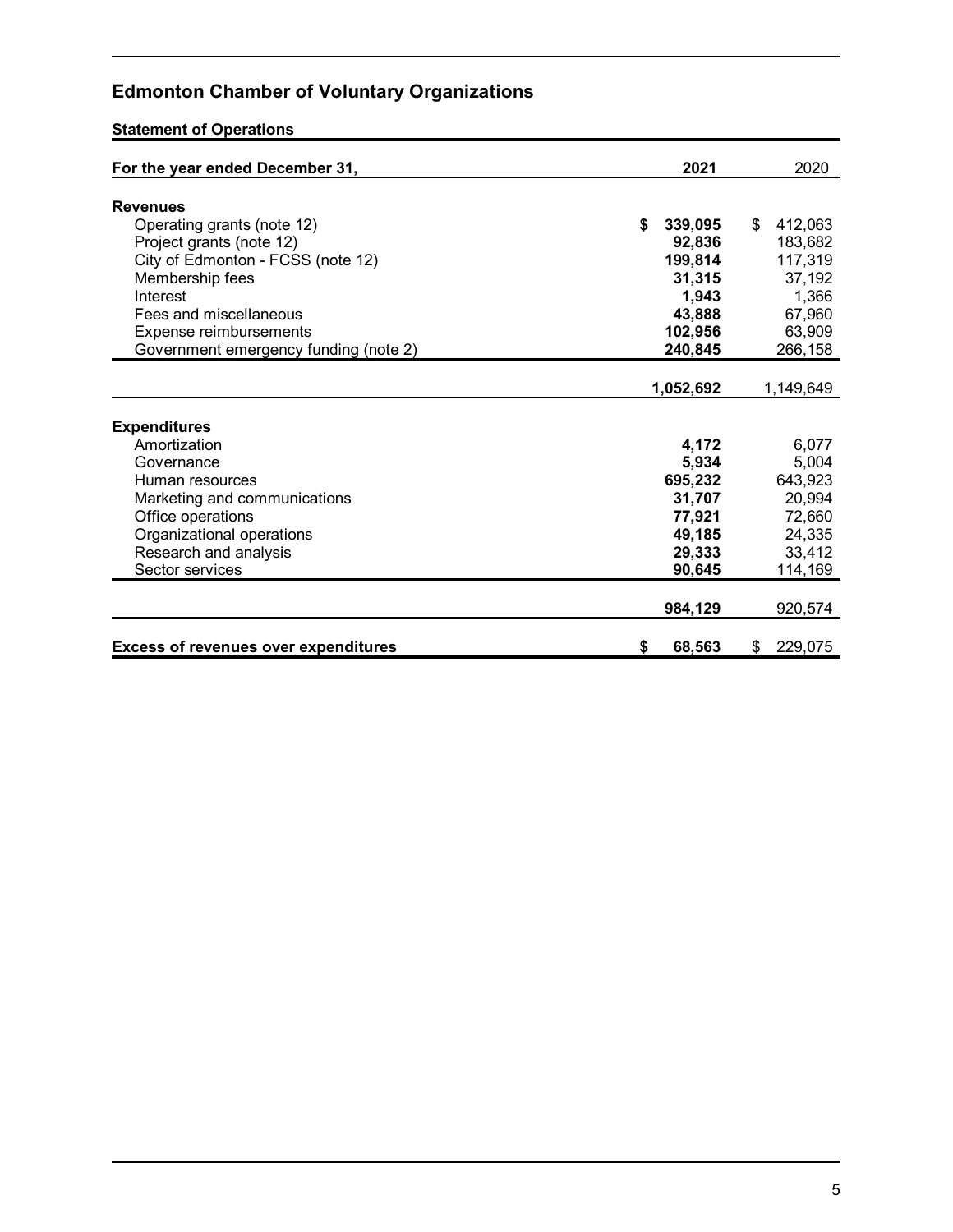# **Statement of Changes in Net Assets**

# **For the year ended December 31,**

|                                                         |    | <b>Unrestricted Capital assets</b> |              |    | Internally<br>restricted<br>reserve |    | Total<br>2021 | Total<br>2020 |
|---------------------------------------------------------|----|------------------------------------|--------------|----|-------------------------------------|----|---------------|---------------|
| Balance, beginning of<br>year                           | \$ | 315,864                            | \$<br>13,737 | \$ | 100,868                             | \$ | 430,469       | \$<br>201,394 |
| Excess (deficiency) of<br>revenues over<br>expenditures |    | 72,409                             | (4, 172)     |    | 326                                 |    | 68,563        | 229,075       |
| Transfer between funds                                  |    | (50,000)                           |              |    | 50,000                              |    |               |               |
| Balance, end of year                                    | S  | 338,273                            | \$<br>9.565  | S  | 151,194                             | S  | 499.032       | \$<br>430.469 |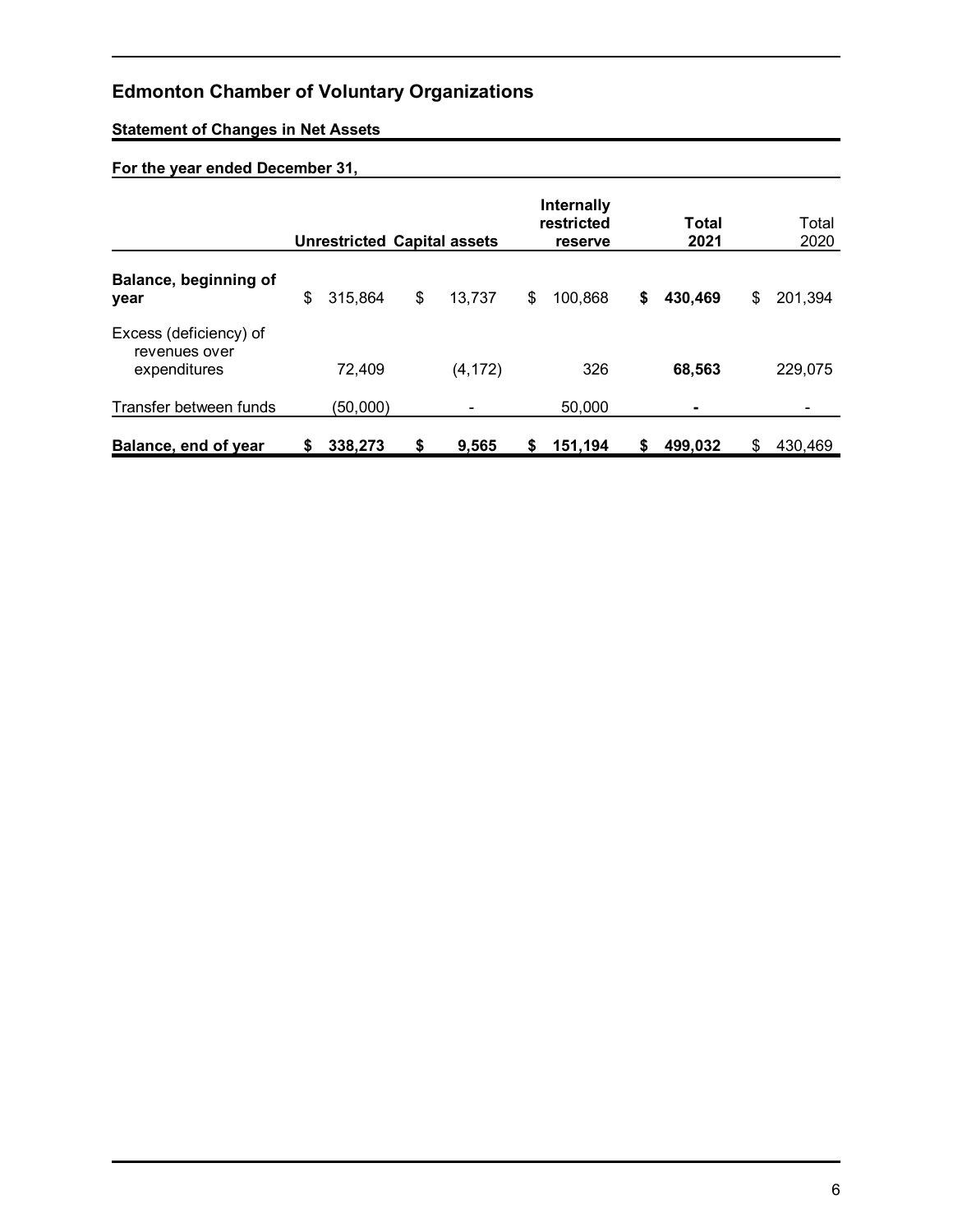**Statement of Financial Position** 

| December 31,                                                                                           | 2021                               |                           | 2020                          |
|--------------------------------------------------------------------------------------------------------|------------------------------------|---------------------------|-------------------------------|
| <b>Assets</b>                                                                                          |                                    |                           |                               |
| <b>Current</b><br>Cash<br>Accounts receivable (note 5)<br>Restricted cash (note 6)                     | \$<br>725,483<br>57,347<br>151,194 | $\mathbf{\$}$             | 294,904<br>242,927<br>100,868 |
|                                                                                                        | 934,024                            |                           | 638,699                       |
| <b>Equipment and leaseholds (note 7)</b>                                                               | 9,565                              |                           | 13,737                        |
|                                                                                                        | \$<br>943,589                      | \$                        | 652,436                       |
| <b>Liabilities</b>                                                                                     |                                    |                           |                               |
| <b>Current</b><br>Accounts payable and accrued liabilities (note 8)<br>Unearned contributions (note 9) | \$<br>39,910<br>364,647            | $\boldsymbol{\mathsf{S}}$ | 46,034<br>145,933             |
|                                                                                                        | 404,557                            |                           | 191,967                       |
| Loan payable (note 10)                                                                                 | 40,000                             |                           | 30,000                        |
|                                                                                                        | 444,557                            |                           | 221,967                       |
| <b>Net Assets</b>                                                                                      |                                    |                           |                               |
| <b>Unrestricted</b><br><b>Capital assets</b><br><b>Internally restricted reserve</b>                   | 338,273<br>9,565<br>151,194        |                           | 315,864<br>13,737<br>100,868  |
|                                                                                                        | 499,032                            |                           | 430,469                       |
|                                                                                                        | \$<br>943,589                      | \$                        | 652,436                       |

# **Commitments (note 11)**

Approved on behalf of the Board:

| DocuSigned by:        |             |
|-----------------------|-------------|
|                       | Chairperson |
| $\epsilon$ 893C7AC4B0 |             |
|                       | Treasurer   |
| ADA9DECA19EB470       |             |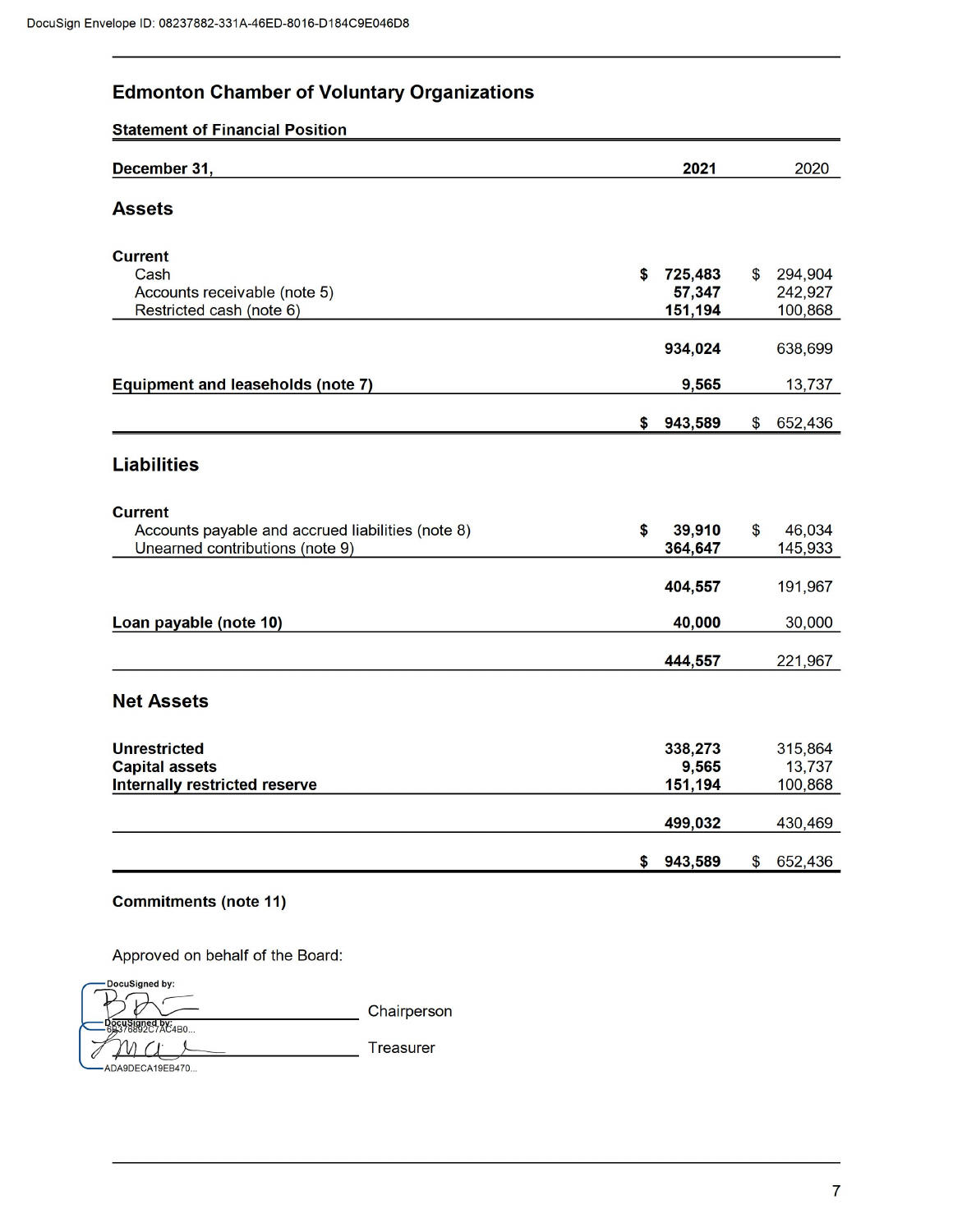**Statement of Cash Flows**

| For the year ended December 31,                                 | 2021          | 2020          |
|-----------------------------------------------------------------|---------------|---------------|
| Cash provided by (used for)<br><b>Operating activities</b>      |               |               |
| Excess of revenues over expenditures<br>Item not affecting cash | \$<br>68,563  | \$<br>229,075 |
| Amortization                                                    | 4,172         | 6,077         |
| Change in non-cash working capital items                        | 72,735        | 235,152       |
| Accounts receivable                                             | 185,580       | (168, 411)    |
| Accounts payable and accrued liabilities                        | (6, 124)      | (7, 318)      |
| Unearned contributions                                          | 218,714       | (74, 827)     |
|                                                                 | 470,905       | (15, 404)     |
| <b>Financing activity</b>                                       |               |               |
| Net proceeds of loan payable                                    | 10,000        | 30,000        |
| <b>Investing activities</b>                                     |               |               |
| Restricted cash                                                 | (50, 326)     | (411)         |
| Purchase of equipment and leaseholds                            |               | (8, 446)      |
|                                                                 | (50, 326)     | (8, 857)      |
| Increase in cash                                                | 430,579       | 5,739         |
| Cash, beginning of year                                         | 294,904       | 289,165       |
| Cash, end of year                                               | \$<br>725,483 | \$<br>294,904 |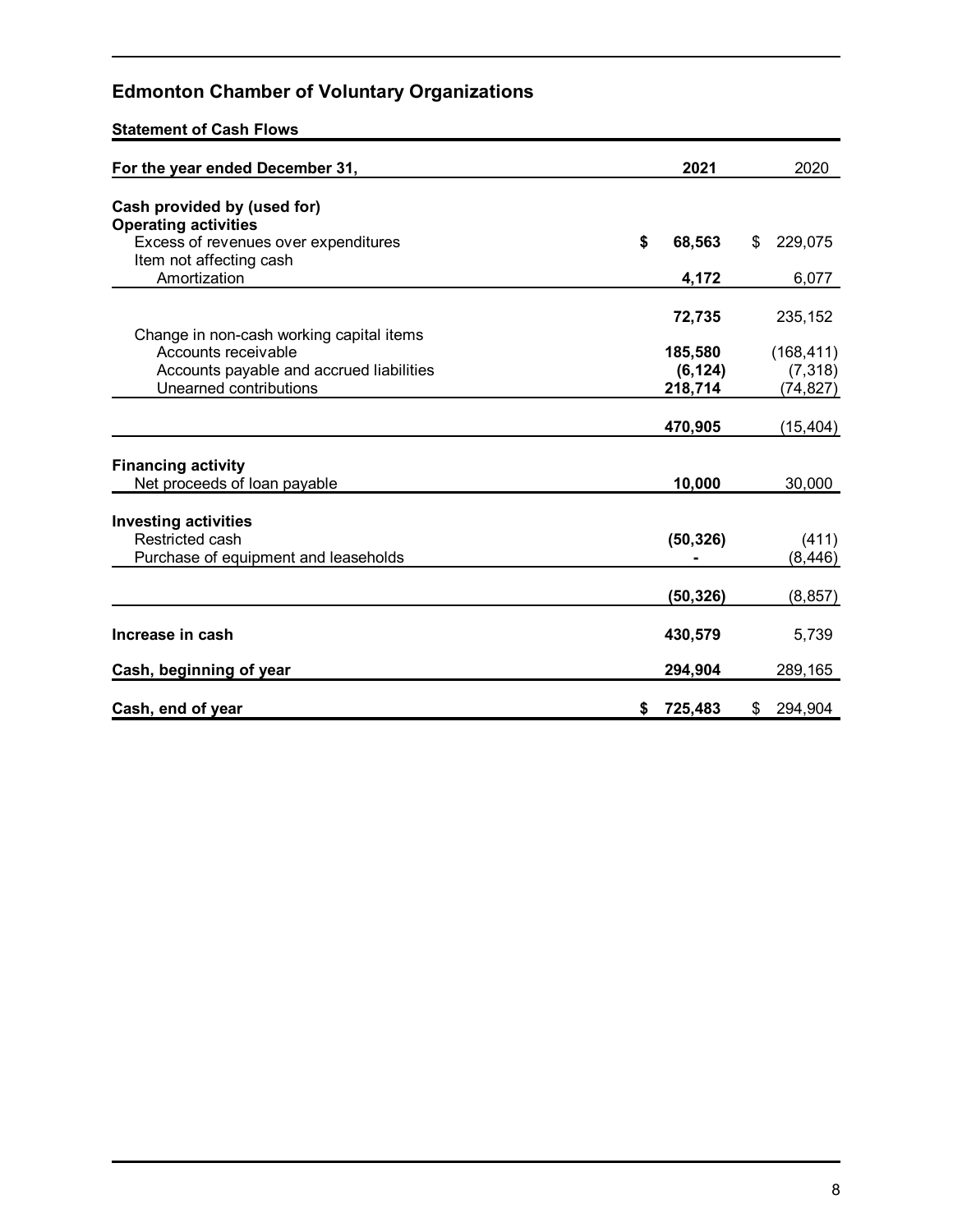### **Notes to the Financial Statements**

### **December 31, 2021**

#### **1. Nature of operations**

Edmonton Chamber of Voluntary Organizations was incorporated under the Alberta Companies Act as a non-profit organization in 2002.

The objectives of the Organization are to advance by promoting the study, understanding and appreciation of Canada's voluntary sector and the role of the volunteer, by strengthening the effectiveness and capacity of the voluntary sector and the role of the volunteer.

The Organization is a registered charity under the Income Tax Act of Canada and as long as it continues to meet the requirements of the Act, is not taxable.

### **2. COVID-19 pandemic**

The COVID-19 pandemic has resulted in governments enacting emergency measures to combat the spread of the virus. These measures, which include the implementation of travel bans, social distancing, restrictions on business operations and isolation/quarantine periods have caused material disruptions to communities and businesses, resulting in a slowdown of the global economy.

In response the Organization pursued government assistance programs and received \$204,017 under the Canada Emergency Wage Subsidy program, \$10,357 under the Canada Hiring Recovery program, \$16,471 under the Canada Emergency Rent Subsidy program and \$10,000 under the Canada Emergency Business Account program. The Organization continues to pursue available subsidies subsequent to year end.

Edmonton Chamber of Voluntary Organization also implemented remote work arrangements for those able to do so, and implemented stringent health and safety procedures and other precautionary measures, guided by public health authorities, to limit the spread of COVID-19 and the impact of the pandemic on the Organization's operations.

The rapidly evolving event, including health and safety conditions, economic environment and resulting government measures, creates a high level of uncertainty and risk that may result in significant impacts to the Organization's activities, results of operations and financial condition. The duration and impact of the COVID-19 outbreak is unknown at this time, as is the efficacy of any interventions. As such it is not possible to estimate the length and severity of these development and the impact on the financial results and condition on the Organization and its operations in future periods.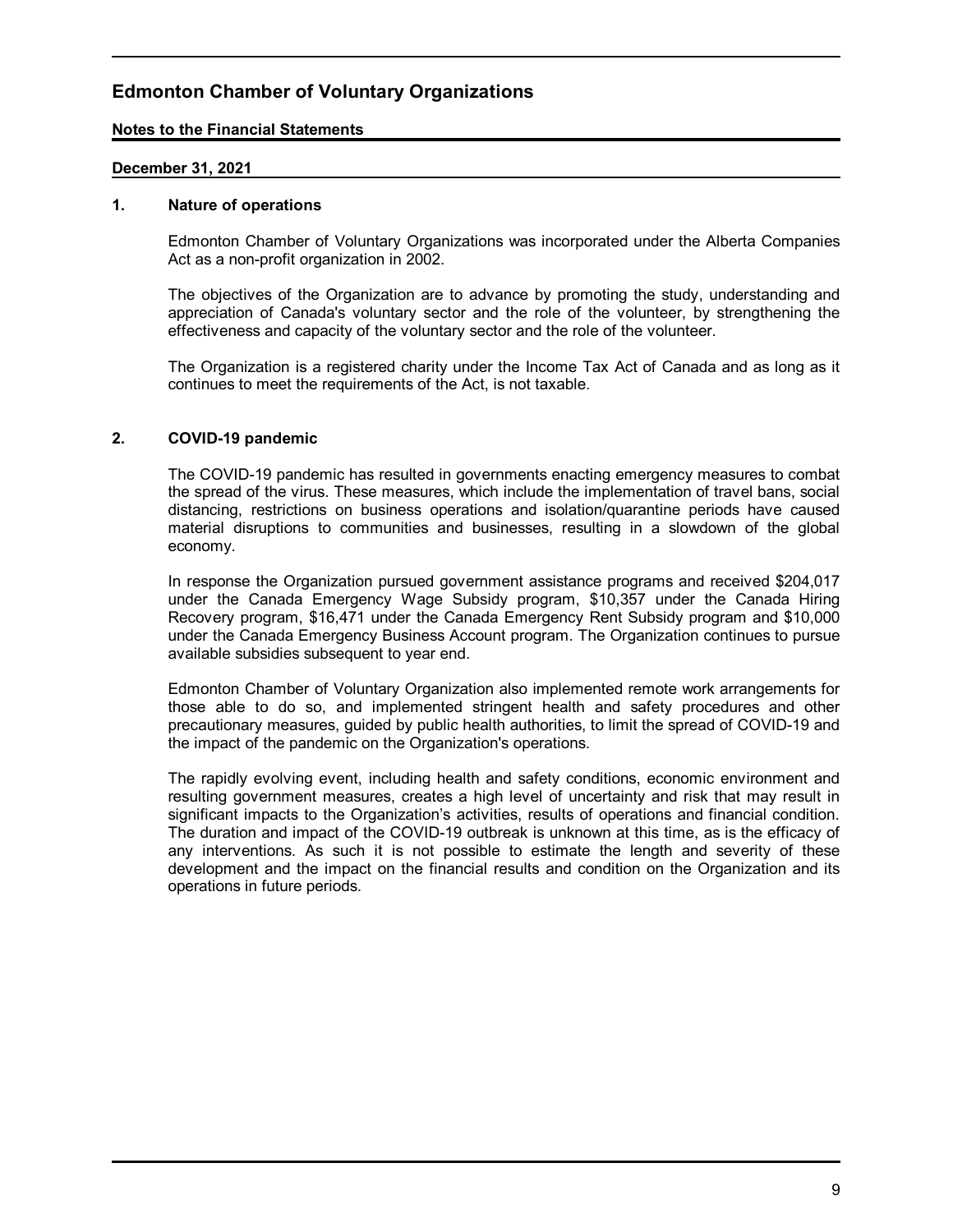### **Notes to the Financial Statements**

### **December 31, 2021**

### **3. Change in accounting policy**

#### **Financial instruments – Financial instruments originated or exchanged in a related party transaction**

The Organization adopted the amendments to Financial Instruments, Section 3856 , relating to the recognition of financial instruments originated or exchanged in a related party transaction.

Under these new requirements, a financial instrument originated or exchanged in a related party transaction is initially measured at cost, which is determined depending on whether the financial instrument has repayment terms. If it does, cost is determined using its undiscounted cash flows, excluding interest payments, less any impairment losses. Otherwise, cost is determined using the consideration transferred or received by the Organization. Subsequent measurement is based on how the instrument was initially measured. In general, a financial instrument is subsequently measured at cost less any reduction for impairment, or at fair value.

According to the transition provisions, financial instruments originated or exchanged in a related party transaction that exist at the date these amendments are applied for the first time, January 1, 2021, are measured as follows:

- The cost of an instrument that has repayment terms is determined using its undiscounted cash flows, excluding interest payments, less any impairment as at the beginning of the earliest comparative period, January 1, 2020.
- The cost of an instrument that does not have repayment terms is deemed to be its carrying amount in the Organization's financial statements, less any impairment, as at the same date.

The adoption of these new requirements had no impact on the Organizations' financial statements.

#### **4. Significant accounting policies**

These financial statements are prepared in accordance with Canadian accounting standards for not-for-profit organizations. The significant accounting policies are detailed as follows:

#### **(a) Revenue recognition**

The Organization follows the deferral method of accounting for contributions. Restricted contributions are recognized as revenue in the year in which the related expenses are incurred. Unrestricted contributions are recognized as revenue when received or receivable if the amount to be received can be reasonably estimated and collection is reasonably assured. Endowment contributions are recognized as direct increases in net assets.

Interest income is recorded on the accrual basis.

Fees, memberships and miscellaneous revenue are recognized as income in the year received.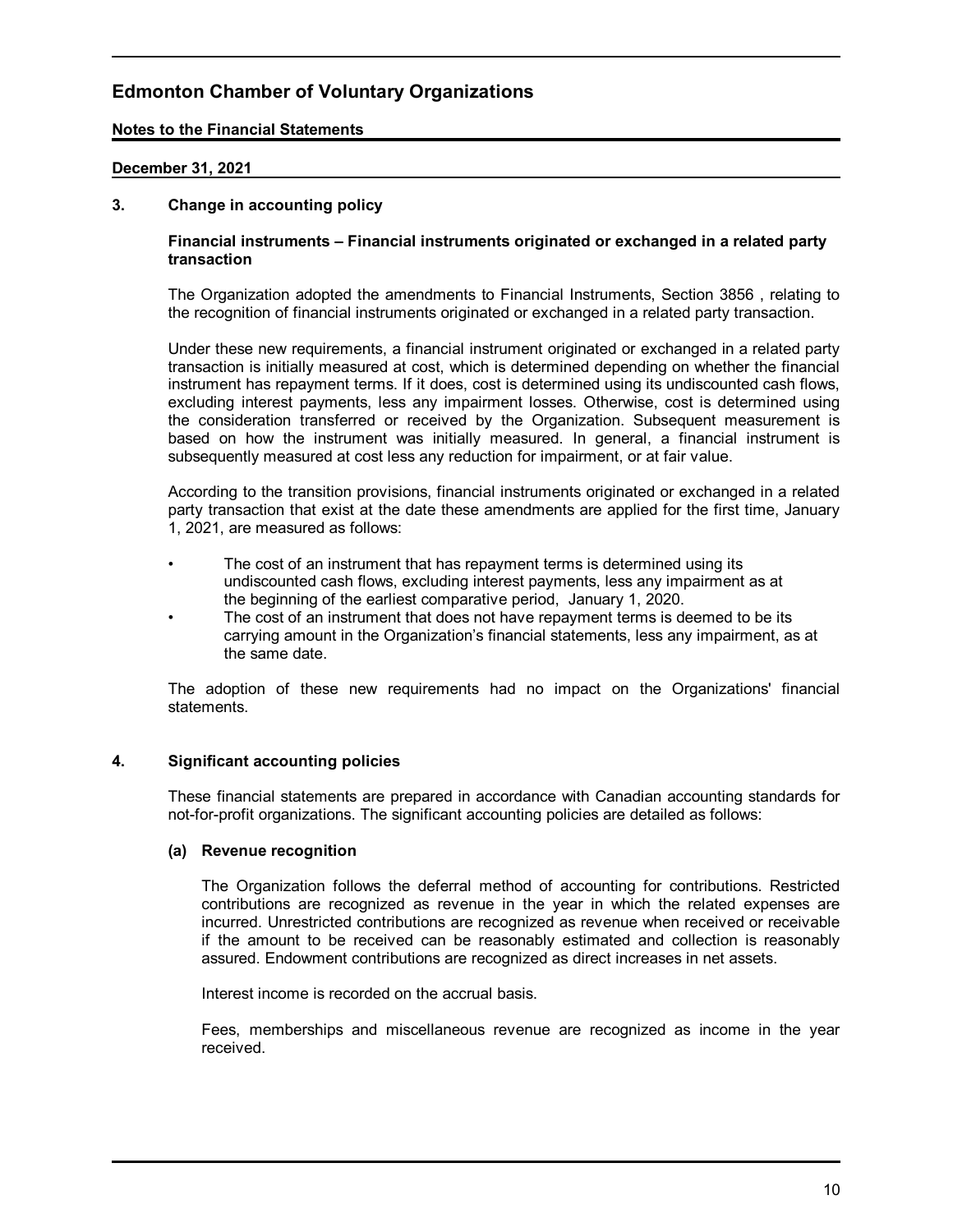### **Notes to the Financial Statements**

### **December 31, 2021**

### **4. Significant accounting policies (continued)**

### **(b) Equipment and leaseholds**

Equipment and leaseholds are recorded at cost. The Organization provides for amortization using the declining balance and straight-line methods at rates designed to amortize the cost of the assets over their estimated useful lives, as set out below.

When equipment and leaseholds are sold or retired, the related cost and accumulated amortization are removed from the accounts and any gain or loss is charged against earnings in the period.

Leasehold improvements 6 years Straight-line

Furniture and fixtures **20% Declining balance** Computer equipment 30% Declining balance

#### **(c) Impairment of long-lived assets**

The Organization tests for impairment whenever events or changes in circumstances indicate that the carrying amount of the assets may not be recoverable. Recoverability is assessed by comparing the carrying amount to the projected undiscounted future net cash flows the long-lived assets are expected to generate through their direct use and eventual disposition. When a test for impairment indicates that the carrying amount of an asset is not recoverable, an impairment loss is recognized to the extent carrying value exceeds its fair value.

#### **(d) Contributed services**

Board members contributed time to assist the Organization in carrying out its programs. Because of the difficulty of determining their fair value, contributed services are not recognized in the financial statements.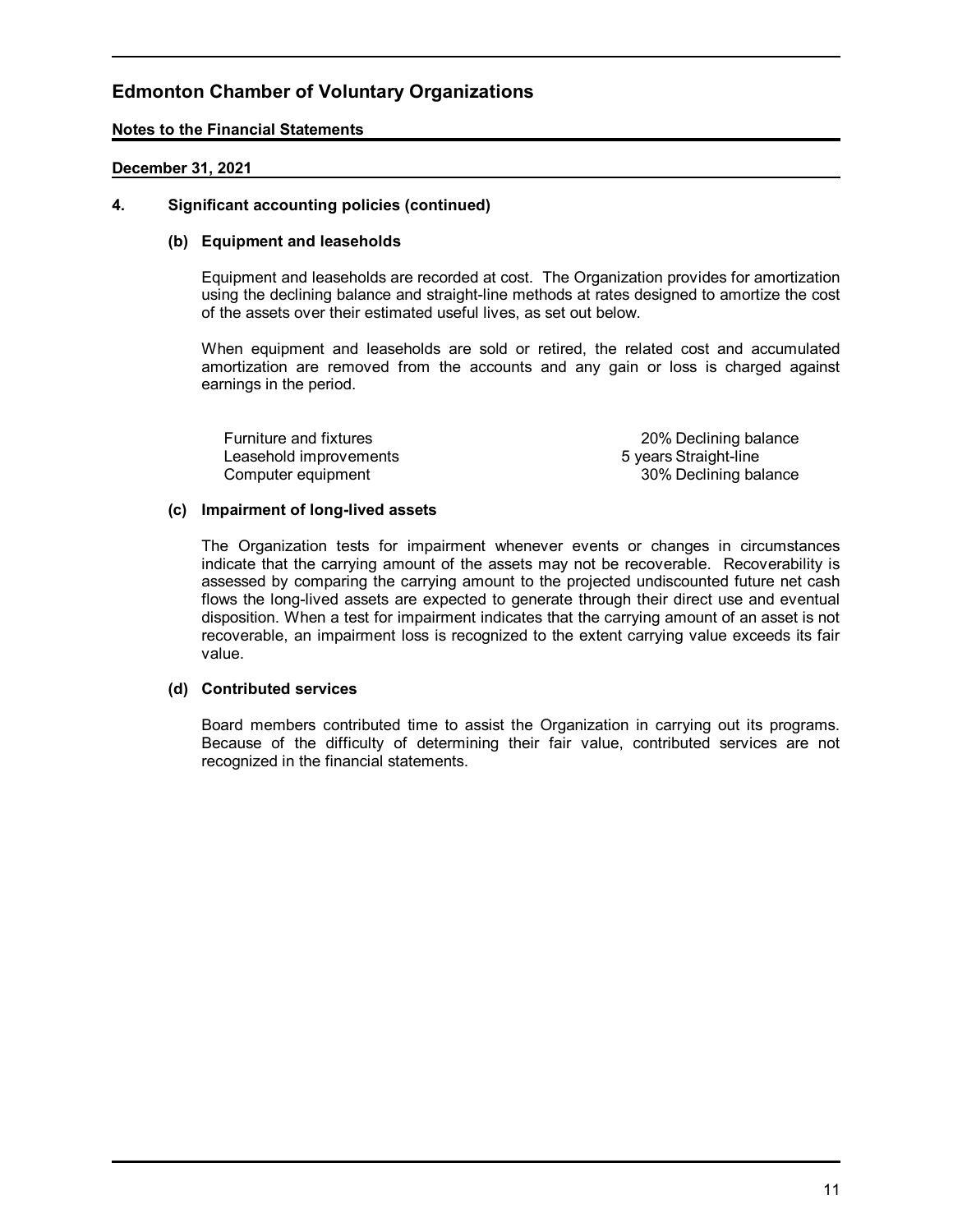### **Notes to the Financial Statements**

### **December 31, 2021**

### **4. Significant accounting policies (continued)**

### **(e) Financial instruments**

#### *Initial measurement*

Financial assets and liabilities originated or exchanged in arm's length transactions are initially measured at fair value. Financial assets and liabilities originated or exchanged in related party transactions, except for those that involve parties whose sole relationship with the company is in the capacity of management, are initially measured at cost.

The cost of a financial instrument in a related party transaction depends on whether the instrument has repayment terms. If there are repayment terms, the cost is determined using its undiscounted cash flows, excluding interest, less any impairment losses previously recognized by the transferor. Otherwise, the cost is determined using the consideration transferred or received by the Organization in the transaction.

#### *Subsequent measurement*

As specified below, the Organization subsequently measures all its financial assets and liabilities at cost or amortized cost.

Financial assets measured at amortized cost include: cash, restricted cash, and accounts receivable.

Financial liabilities measured at amortized cost include: accounts payable and accrued liabilities and loan payable.

#### *Transaction costs*

Transaction costs attributable to financial instruments subsequently measured at fair value and to those originated or exchanged in a related party transaction are recognized in income in the period incurred. Transaction costs related to financial instruments originated or exchanged in an arm's length transaction that are subsequently measured at cost or amortized cost are recognized in the original cost of the instrument. When the instrument is measured at amortized cost, transaction costs are recognized in income over the life of the instrument using the straight-line method.

#### *Impairment*

At the end of each reporting period, management assesses whether there are any indications that financial assets measured at cost or amortized cost may be impaired. If there is an indication of impairment, management determines whether a significant adverse change has occurred during the period in the expected timing or the amount of future cash flows from the asset, in which case the asset's carrying amount is reduced to the highest expected value that is recoverable by either holding the asset, selling the asset or by exercising the right to any collateral. The carrying amount of the asset is reduced directly or through the use of an allowance account and the amount of the reduction is recognized as an impairment loss in operations. Previously recognized impairment losses may be reversed to the extent of any improvement. The amount of the reversal, to a maximum of the related accumulated impairment charges recorded in respect of the particular asset, is recognized in operations.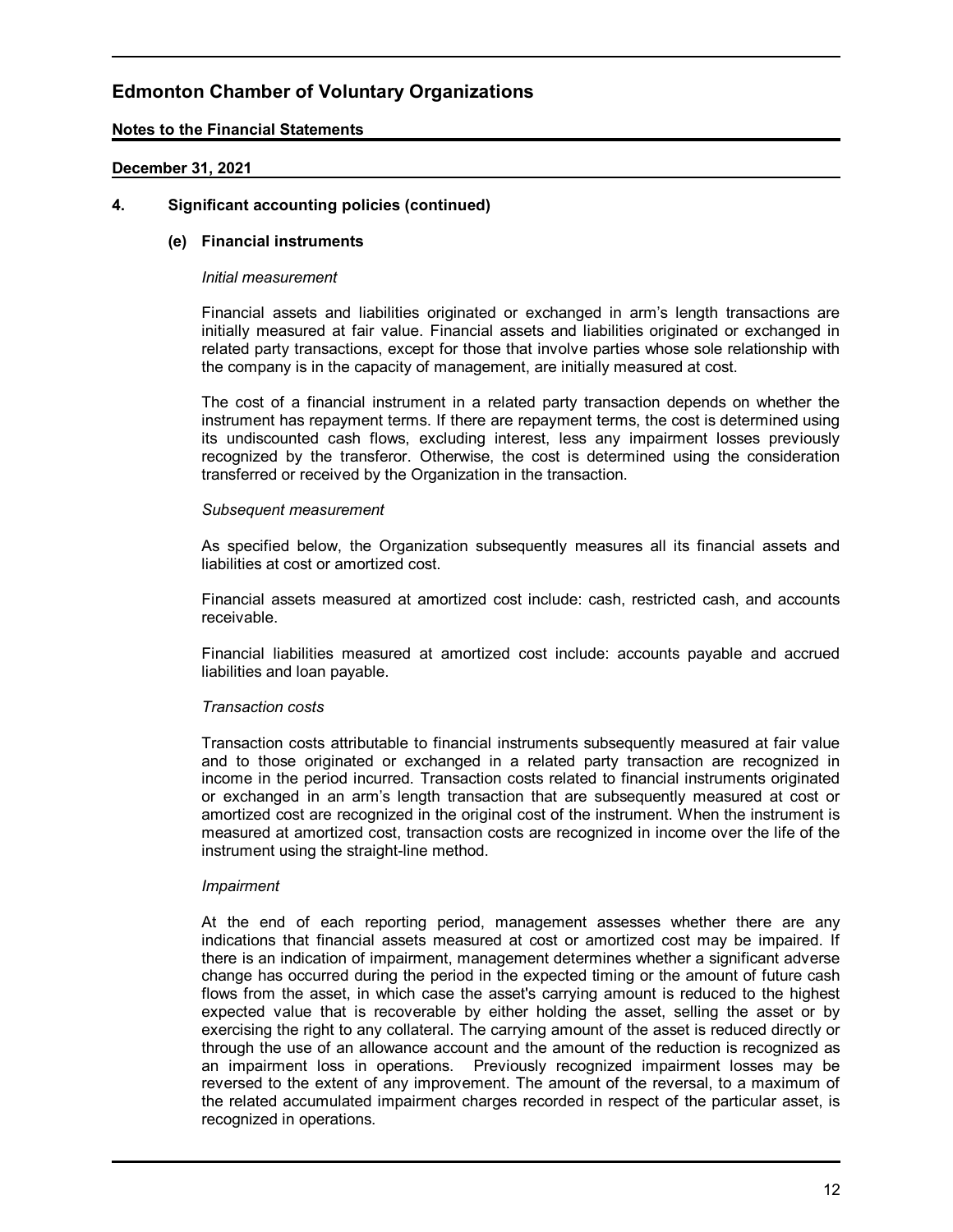### **Notes to the Financial Statements**

### **December 31, 2021**

## **4. Significant accounting policies (continued)**

### **(f) Use of estimates**

The preparation of the financial statements in conformity with Canadian generally accepted accounting principles requires management to make estimates and assumptions, including assumptions about the future effects of the COVID-19 pandemic, that affect the reported amounts of assets and liabilities and disclosure of contingent assets and liabilities at the date of the financial statements and the reported amounts of revenues and expenses during the reporting period.

COVID-19 is considered an indication of impairment and has impacted the assumptions underlying the forecasted cash flows used in performing the organization's impairment analysis of its long-lived assets. Actual impairment and other results could differ from these and other estimates.

### **(g) Cash and cash equivalents**

Cash and cash equivalents consist of cash on hand and bank deposits.

## **5. Accounts receivable**

|                                                                                                                         | 2021                      | 2020                                    |
|-------------------------------------------------------------------------------------------------------------------------|---------------------------|-----------------------------------------|
| Trade receivables<br><b>GST</b> receivable<br>Government emergency funding receivable<br>Allowance for doubtful account | 42,504<br>4,486<br>10,357 | 188,985<br>12,558<br>48,941<br>(7, 557) |
|                                                                                                                         | 57.347                    | 242,927                                 |

# **6. Restricted cash**

The Board of Directors established an internally restricted reserve fund for the Organization which is represented by a bank account.

#### **7. Equipment and leaseholds**

|                                                                               |                                  |    |                                    | 2021                      | 2020                          |
|-------------------------------------------------------------------------------|----------------------------------|----|------------------------------------|---------------------------|-------------------------------|
|                                                                               | Cost                             |    | <b>Accumulated</b><br>amortization | Net book<br>value         | Net book<br>value             |
| <b>Furniture and fixtures</b><br>Leasehold improvements<br>Computer equipment | \$<br>13,489<br>10,885<br>12,806 | \$ | 6,625<br>10,885<br>10,105          | \$<br>6.864<br>۰<br>2,701 | \$<br>8,791<br>1,088<br>3,858 |
|                                                                               | 37,180                           | S  | 27,615                             | 9,565                     | 13,737                        |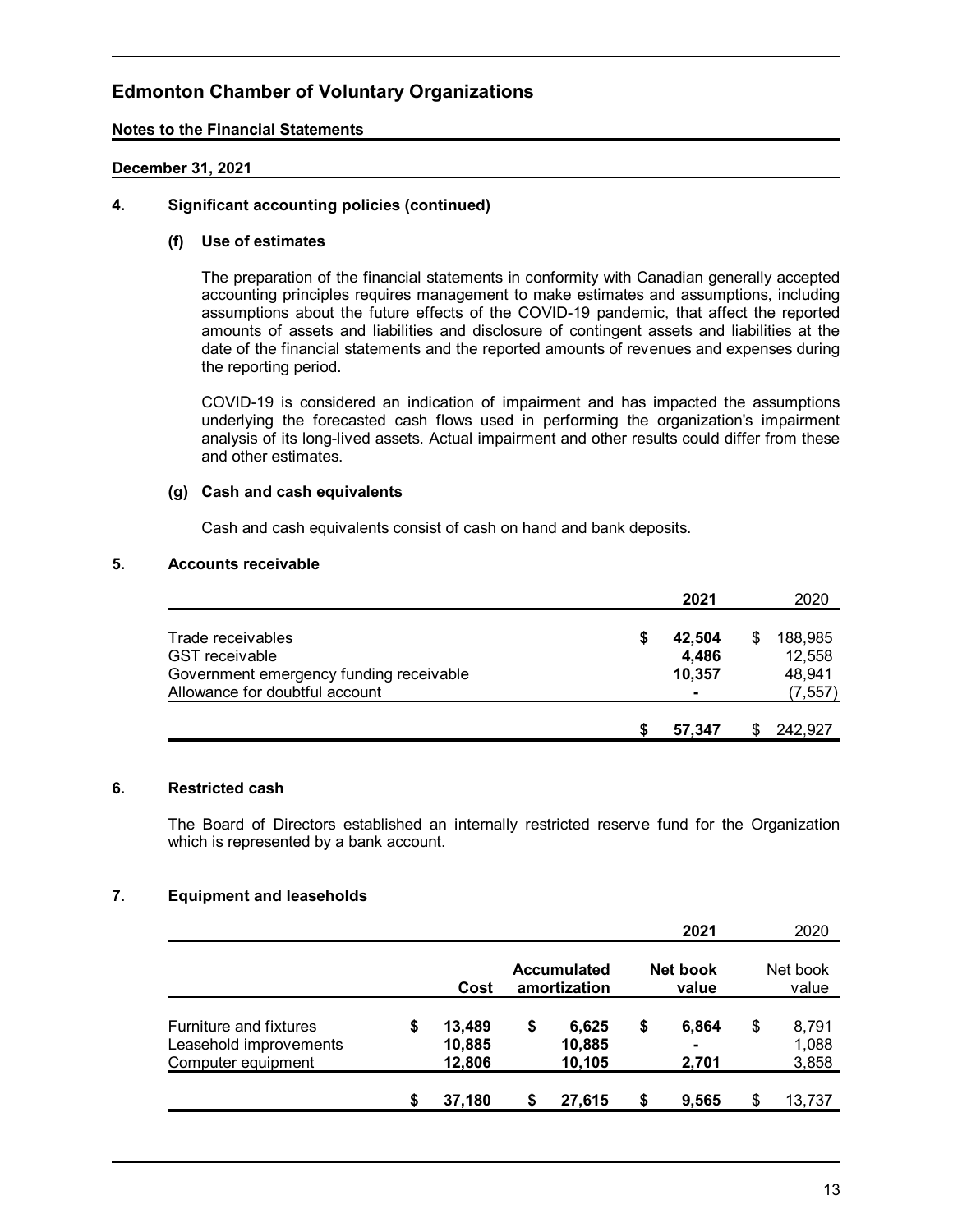### **Notes to the Financial Statements**

### **December 31, 2021**

## **8. Accounts payable and accrued liabilities**

|                                          |   | 2021             |   | 2020             |
|------------------------------------------|---|------------------|---|------------------|
| Trade payables<br>Government remittances | S | 24,682<br>15,228 | S | 29,433<br>16,601 |
|                                          |   | 39,910           |   | 46,034           |

## **9. Unearned contributions**

Unearned contributions represents funds received for programs and will be recognized as revenue in the fiscal year in which the related expenses are incurred. Changes in deferred contributions are as follows:

|                                                                                                                                            | 2021                             | 2020                            |
|--------------------------------------------------------------------------------------------------------------------------------------------|----------------------------------|---------------------------------|
| Balance, beginning of year<br>Less: amounts recognized as revenue during the year<br>Add: amounts received relating to a subsequent period | 145,933<br>(117, 844)<br>336,558 | 220.760<br>(163, 308)<br>88,481 |
|                                                                                                                                            | 364.647                          | 145,933                         |

#### **10. Loan payable**

During the year, the Organization received an additional \$20,000 under the Government of Canada COVID response Canada Emergency Business Account (CEBA) loan program. 33% of the total value is forgivable if fully repaid by December 31, 2023. If the loan is not repaid by December 31, 2023 the full \$60,000 is converted to a term loan repayable in interest only payments at a rate of 5% per annum, with the principal due December 31, 2025.

#### **11. Commitments**

The Organization and two other organizations are joint tenants on an office lease in which a new agreement was made and expires in January 2023. The Organization's share of base rent and operating costs is approximately \$2,763 per month.

| Estimated principal repayments are as follows: |        |  |
|------------------------------------------------|--------|--|
| 2022                                           | 33,156 |  |
| 2023                                           | 2,763  |  |
|                                                |        |  |
|                                                | 35.919 |  |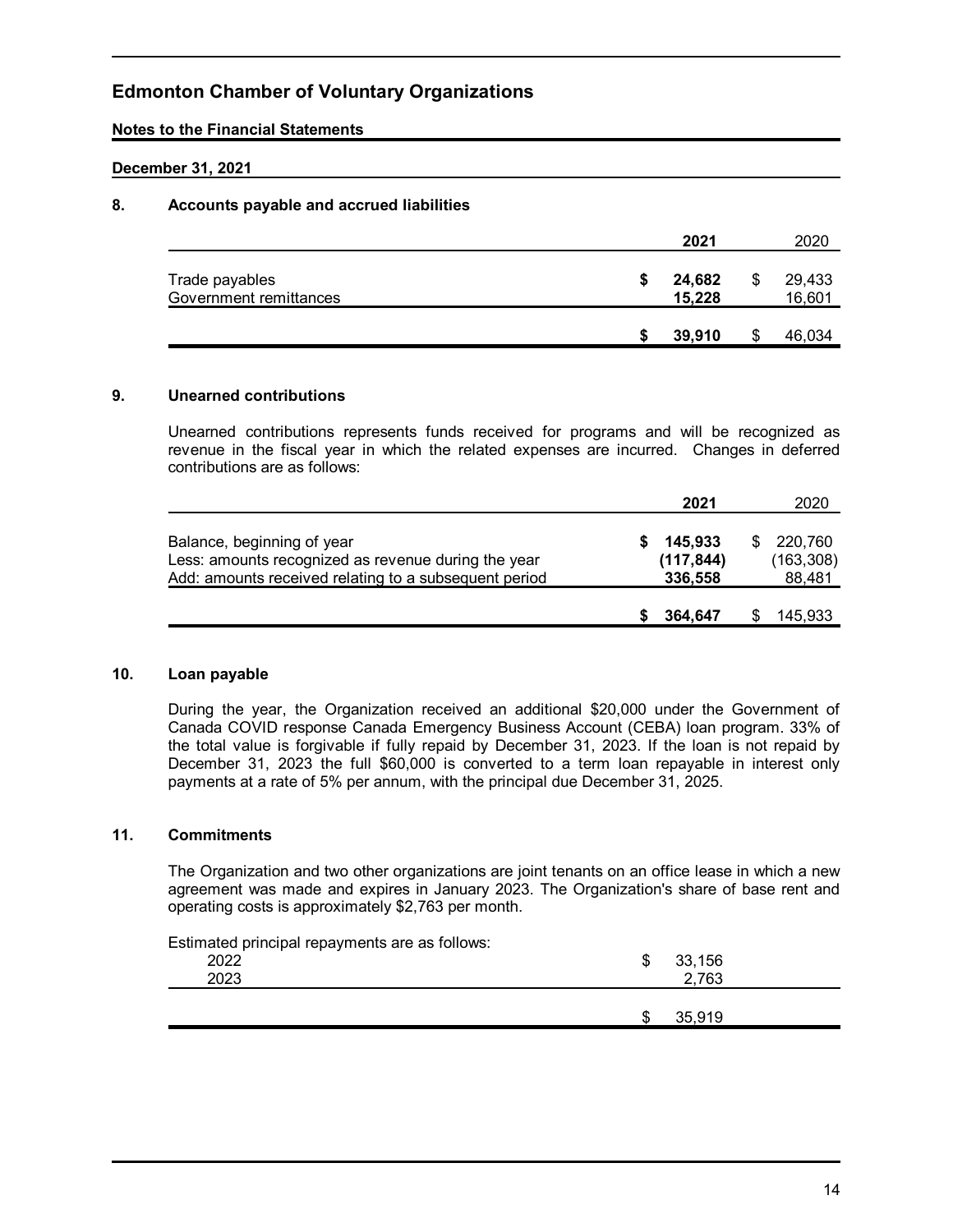### **Notes to the Financial Statements**

## **December 31, 2021**

## **12. Grants**

|                                                                    | 2021            | 2020               |
|--------------------------------------------------------------------|-----------------|--------------------|
|                                                                    | \$<br>91,644    | \$                 |
| City of Edmonton<br><b>Edmonton Community Foundation</b>           | 100,003         | 191,638<br>100,000 |
| Government of Alberta                                              | 135,000         | 135,000            |
| United Way                                                         | 33,730          | 32,460             |
| Deferred revenue - opening                                         | 84,535          | 37,500             |
| Deferred revenue - closing                                         | (105, 817)      | (84, 535)          |
|                                                                    |                 |                    |
| Operating grants                                                   | \$<br>339,095   | \$<br>412,063      |
|                                                                    |                 |                    |
|                                                                    | 2021            | 2020               |
|                                                                    |                 |                    |
| Alberta Health Services                                            | \$<br>12,775    | \$<br>12,773       |
| City of Edmonton - EIRC                                            | 150,000         |                    |
| City of Edmonton - Other<br><b>Community Partner Contributions</b> | 49,000<br>1,500 | 51,750<br>1,000    |
| <b>Stollery Foundation</b>                                         | 80,000          |                    |
| United Way                                                         |                 | 15,000             |
| Deferred revenue - opening                                         | 57,651          | 160,810            |
| Deferred revenue - closing                                         | (258,090)       | (57, 651)          |
|                                                                    |                 |                    |
| Project grants                                                     | \$<br>92,836    | \$<br>183,682      |
|                                                                    |                 |                    |
|                                                                    | 2021            | 2020               |
|                                                                    |                 |                    |
| Governance, Leadership and Strategic Adaptation                    | \$<br>124,000   | \$<br>49,000       |
| Volunteerism                                                       | 72,067          | 72,066             |
| Deferred revenue - opening                                         | 3,747           |                    |
| Deferred revenue - closing                                         |                 | (3, 747)           |
| City of Edmonton - FCSS                                            | \$<br>199,814   | \$<br>117,319      |

FCSS funds are allocated to the Volunteer Edmonton and Governance, Leadership and Strategic Adaption programs and are spent on eligible direct costs used to operate these programs. Hourly time an employee charges to work on the program is allocated to personal expenses. A percentage of the Organization's rent is allocated to occupancy costs. Supplies purchased to operate the program are allocated to program supplies.